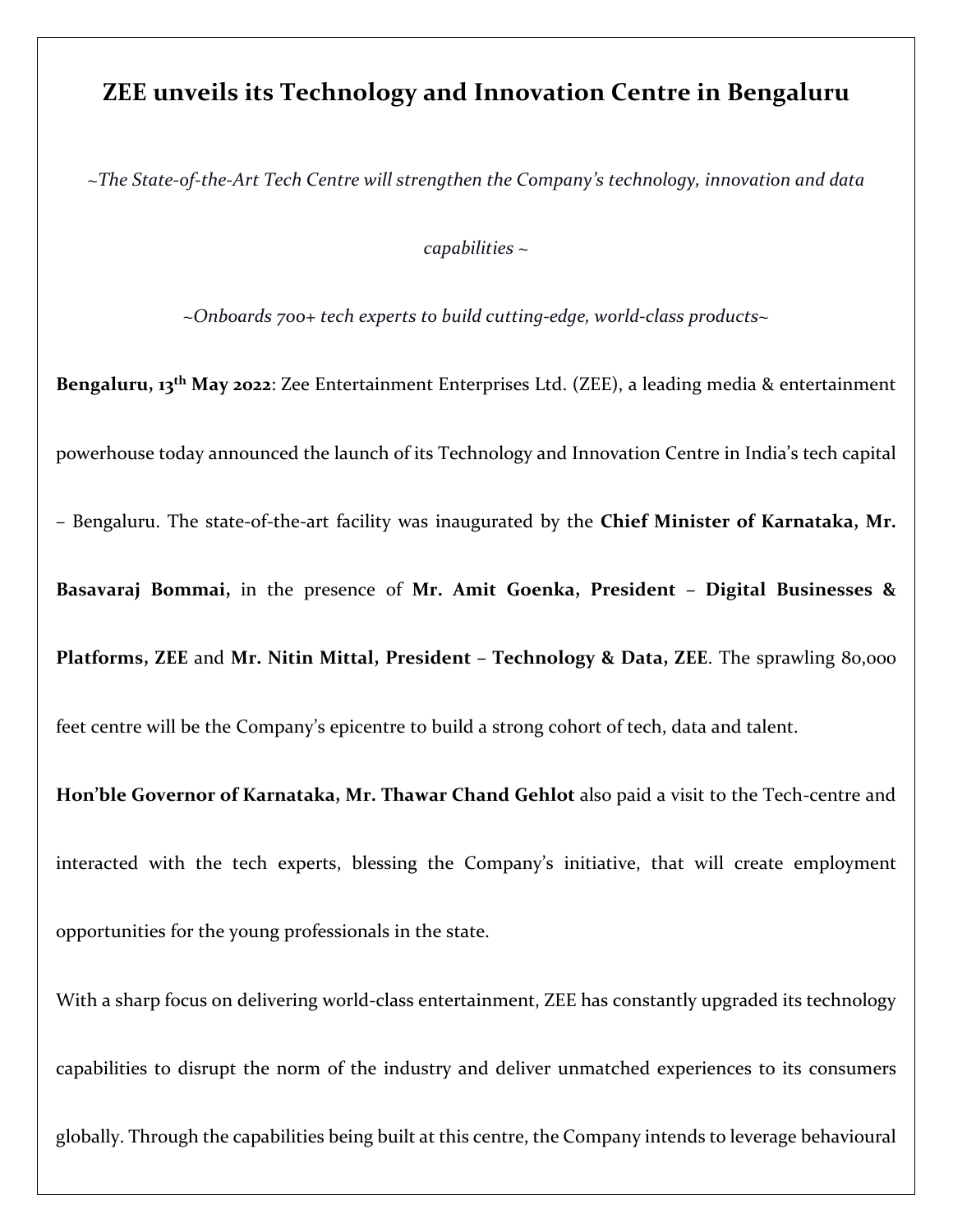and derived data to personalise content and delivery, thereby increasing its reach across platforms. The centre will build the metaverse network for the Company with the help of AR, VR and NFT led delivery models and will focus on a futuristic tech stack which will enable omnipresent delivery of entertainment across platforms.

Speaking at the inauguration ceremony, **Chief Minister of Karnataka, Mr. Basavaraj Bommai** said, *"For decades, the state of Karnataka has maintained its position as the technology capital of the country and Bengaluru, its capital city, has now become the Silicon Valley of the nation. The ecosystem that Bengaluru has created, is difficult to replicate and has been created by none other than the citizens of the city. The government of Karnataka is extremely delighted to be a part of ZEE's initiative and I am confident that the Technology & Innovation Centre set up by ZEE will help to accelerate the growth prospects of the state. Public – private partnership is essential for the growth and long term success of any state and we will ensure that we walk shoulder to shoulder with ZEE in this journey."* 

**Hon'ble Governor of Karnataka, Mr. Thawar Chand Gehlot** said, *"The coming years promise fast paced growth & development for the state of Karnataka, mainly due to the evolution of the IT and start-up ecosystem in Bengaluru. The capital city has been consistently ranked among the Top 30 Global Start-up Ecosystems and we are glad that Corporates like ZEE are focusing their investments on India's Silicon*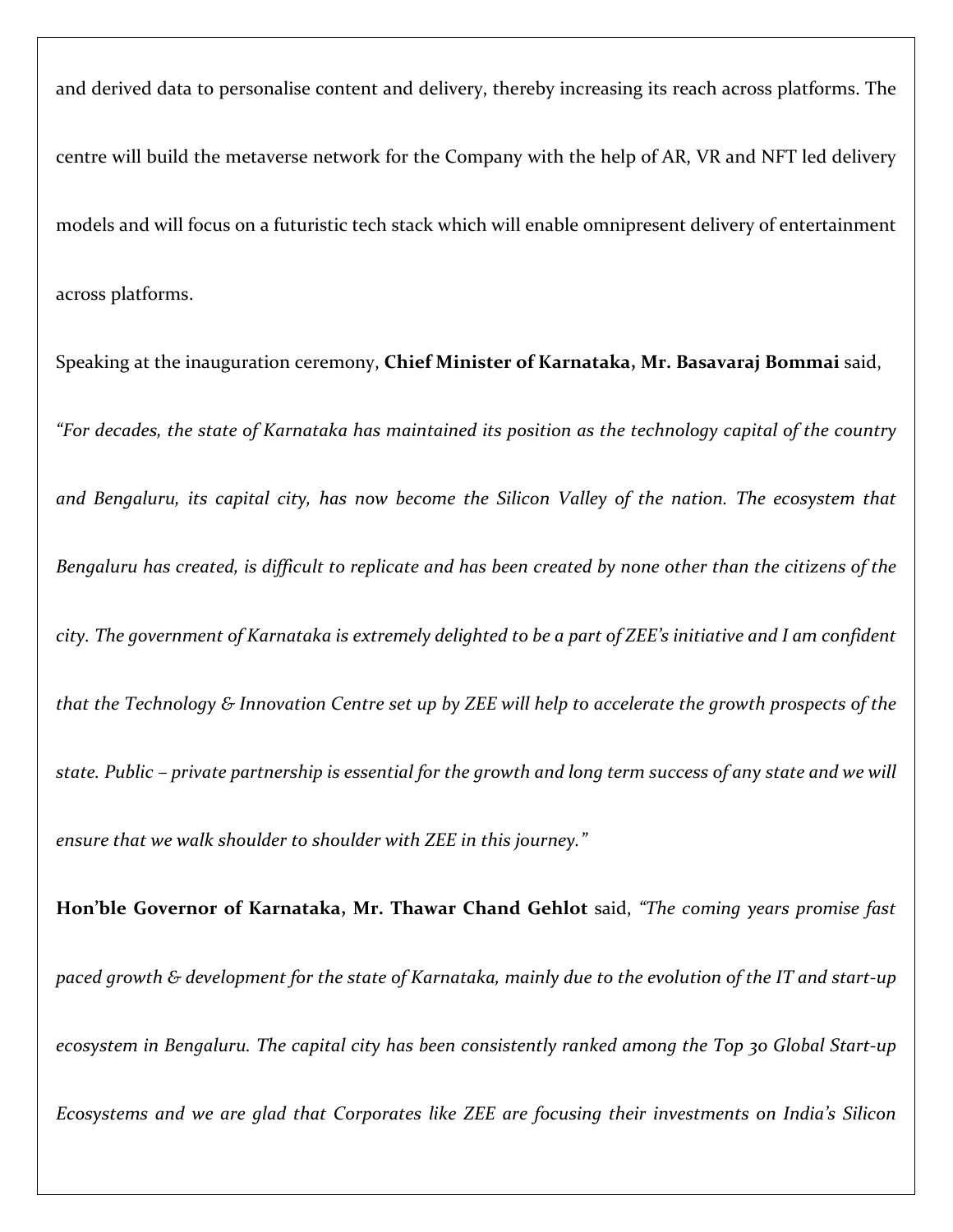*Valley. I congratulate ZEE on launching the tech centre and firmly believe that it will assist in propelling* 

*the state to a global stage and uplift the lives of professionals in the tech industry."*

**Nitin Mittal, President – Technology & Data, ZEE,** said *"At the Tech & Innovation Centre, we are* 

*building ability for ZEE to leverage digital technologies to improve our reach and engage our customers* 

*anytime, anywhere across all devices. We have been a frontrunner in creating engaging content for more than 1.3 billion viewers and are currently focused on building Web 3.0 entertainment platforms. This Centre will build the metaverse future of ZEE including AR, VR, NFTs and relevant data models to our digital* 

*platforms."* 

**Animesh Kumar, President – HR and Transformation, ZEE said,** *"Our newly inaugurated Technology & Innovation Centre is an amalgam of a cross functional talent pool of likeminded individuals ready to challenge the status quo and create innovative solutions in the digital ecosystem. The vibrant workspace is designed with a unique employee value proposition focused on culture, collaboration & innovation is bound to spark ideas and disrupt the ConTech space. We have onboarded some of the brightest tech talent in India that will create the next level of frictionless, highly personalised delivery platforms for content consumption, thereby setting new standards in the country. This is the Centre that will drive our ambition to dominate content consumption in India and for South Asians globally".*